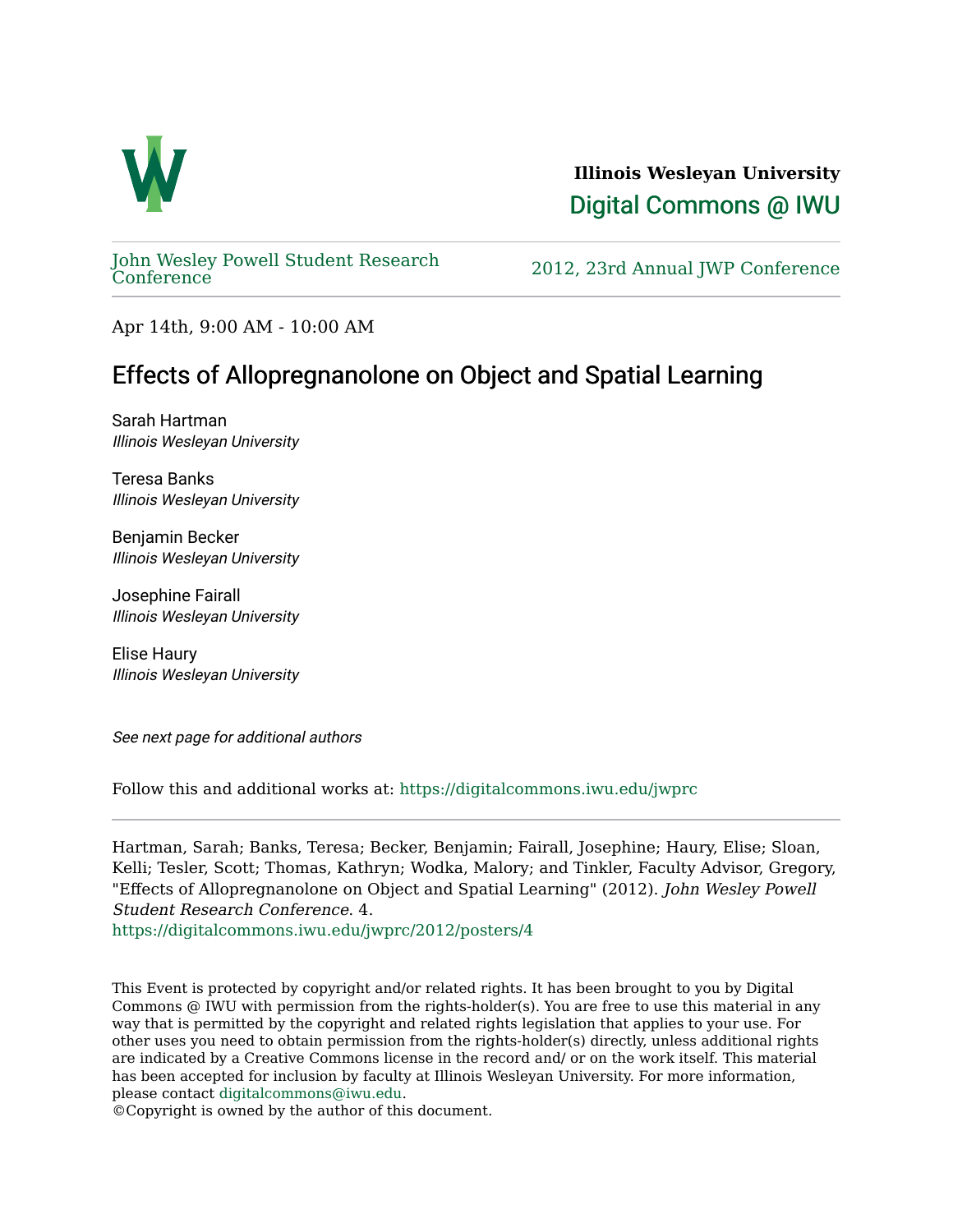## Presenter and Advisor Information

Sarah Hartman; Teresa Banks; Benjamin Becker; Josephine Fairall; Elise Haury; Kelli Sloan; Scott Tesler; Kathryn Thomas; Malory Wodka; and Gregory Tinkler, Faculty Advisor